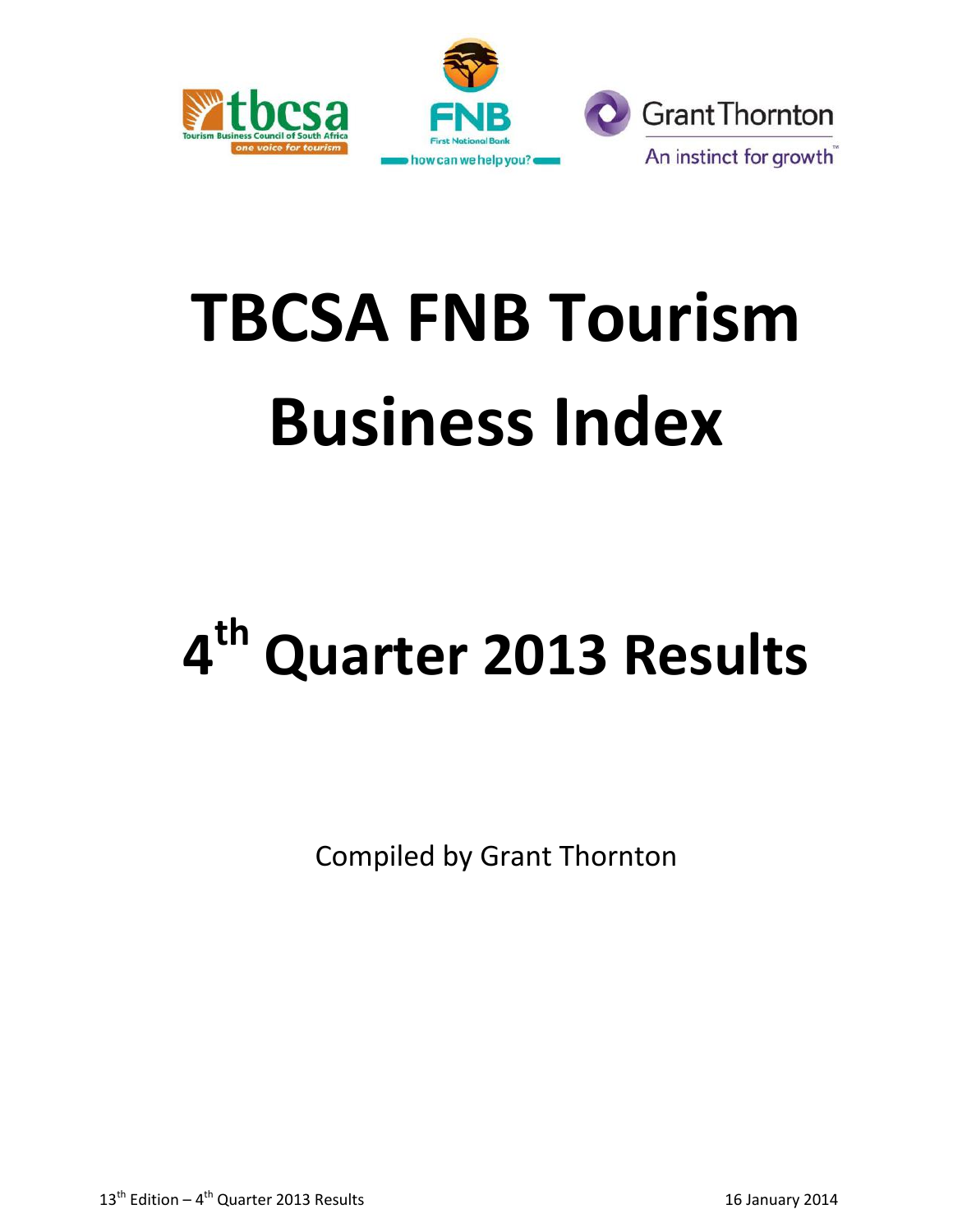## **TBCSA FNB Tourism Business Index**

#### **Introduction**

The Tourism Business Index ("**TBI**") is an initiative of the Tourism Business Council of South Africa and is compiled by Grant Thornton.

The TBI provides an indication of the current and likely future performance of the various businesses operating within the Tourism Sector in South Africa. It profiles the industry and positions it as an important component of the South African economy.

The index is produced quarterly. The information for the TBI is collected through an online survey of tourism businesses completed after the end of the quarter.

The first official edition of the TBI was released on the  $18^{th}$  of January 2011.

The overall tourism index includes accommodation operators and responses from tour operators, coach operators, vehicle rental companies, airlines, travel agents, retail outlets, forex traders, conference venues and attractions. Two sub-indices are produced; "Accommodation" and "Other Tourism Businesses"

#### **What is a Business Index?**

The purpose of the TBI is to provide individual tourism businesses with regular, up-to-date information on the performance of tourism businesses, including the outlook for performance over the next three months. It therefore tracks actual recent business performance in the sector and is an indicator of prospects for short-term future performance.

It is a business index that focuses on the performance and profitability of businesses operating in the sector, as oppose to a sector performance index. While in many instances the subtle distinction between the two approaches would not manifest in different results, in certain circumstances, they may be different. For example, if there is significant over-capacity in the industry, business performance can be weak, while the industry could be experiencing strong growth and making an increasing contribution to GDP. As the TBI tracks and forecasts tourism business performance, it is not separated into domestic and foreign tourism. Many tourism businesses host or handle both inbound and domestic tourists and therefore demand and characteristics in both major markets are inextricably linked to business performance.

The information is designed to help individual businesses and policy and strategy makers, understand the current tourism operating environment and plan for the likely future tourism industry environment.

Note: The first two surveys in 2010 were pilot surveys which did not follow exact quarters. They each covered 3 months from May to July 2010, then August to October 2010, while the last survey of 2010 covered the last quarter, i.e. October to December. October was therefore included in two indices. From the first official edition in 2011 onwards, only regular quarters are covered.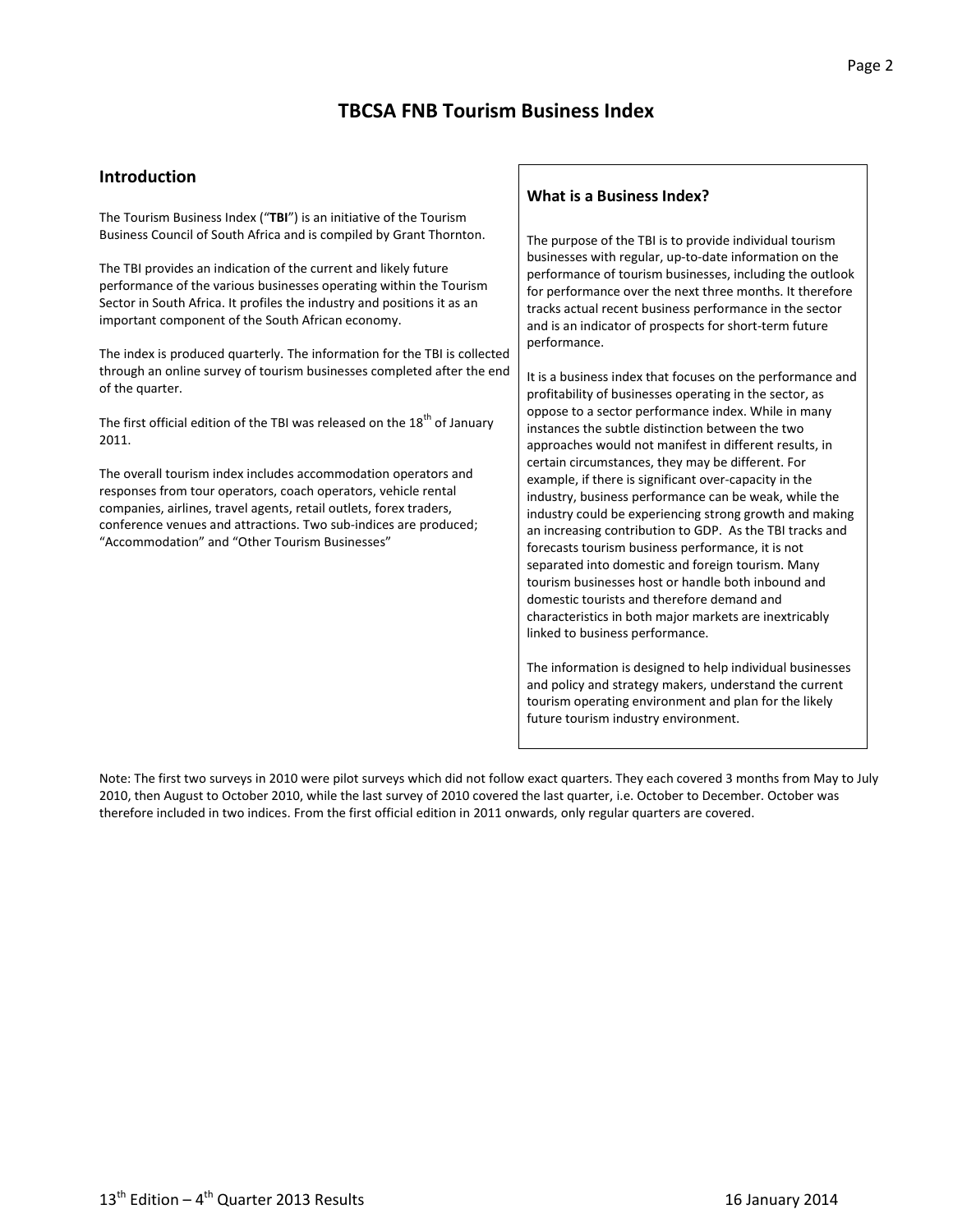## **TBCSA FNB Tourism Business Index**



### **The Tourism Business Index**

- Performance achieved in Q 4 was almost on a par with performance expected for Q4 2013 recording 114,6 and 110,8 respectively. The industry therefore experienced another good quarter with above normal performance and consolidated a year in which only one quarter, Q2, experienced marginally below normal performance at 98.
- The expectation for Q1 2014 remains at better than normal levels, 111,3 confirming that the industry remains confident.
- The Accommodation Industry expects better than normal but slightly lower than Q4 performance with 107,3 for Q1 expected compared to 111,4 in Q4.
- Other Tourism Businesses showed a strong better than normal in Q4 2013 with 117,2 compared to the expected 111,4. This was influenced largely by positive performance experienced by car hire, conference centres, tour operators and retail respondents. Other Tourism Businesses remain confident that Q1 2014 performance will be better than normal at 114,4.

## **What is Normal?**

The reported changes or expected changes in demand and profitability are expressed relative to the expected normal levels of business for the relevant period. Normal is defined as "the level of acceptable business performance in line with the realistic long term average performance you would hope to achieve, or the long term average historical performance experienced, during this quarter, i.e. taking seasonal variances into account".

Normal is then calibrated to an index of 100. When the index shows Performance or Prospects at higher than 100, this indicates better than normal performance while, below 100 indicates worse than normal performance.

If all business surveyed indicate a significantly better than normal performance across all dimensions covered, the index could register a maximum high of 200, while significantly poor performance for all businesses would result in an index of 0.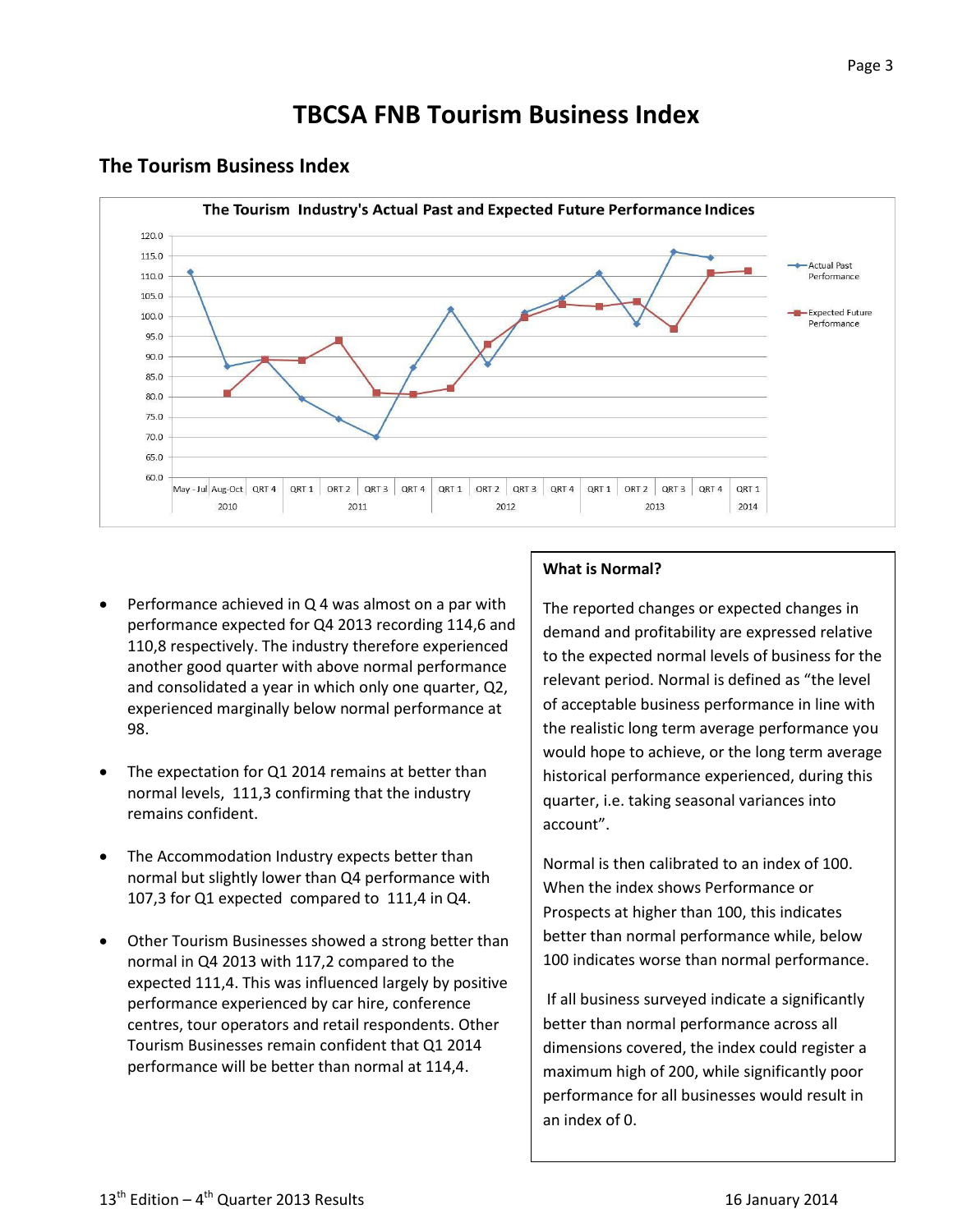#### **Accommodation Index**



#### **Other Tourism Business Sub Index**

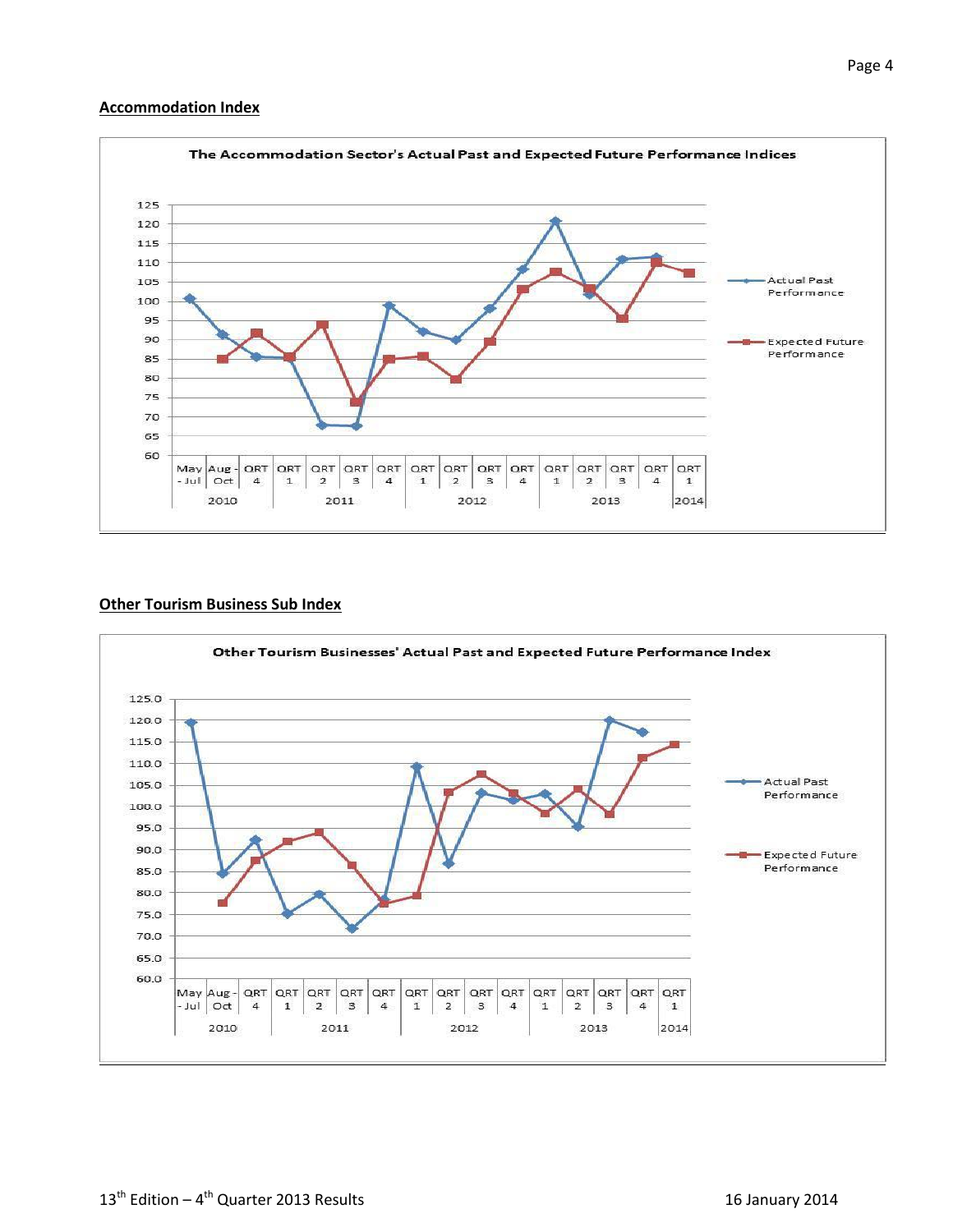#### **TBI Summary**

|      |                         | <b>Overall</b> |                 | Accommodation |                 | <b>Other</b>  |                 |
|------|-------------------------|----------------|-----------------|---------------|-----------------|---------------|-----------------|
|      |                         | <b>Actual</b>  | <b>Forecast</b> | <b>Actual</b> | <b>Forecast</b> | <b>Actual</b> | <b>Forecast</b> |
|      | $1st$ Quarter           | 79.6           | 89.1            | 85.3          | 85.5            | 75.1          | 91.9            |
|      | $2^{nd}$<br>Quarter     | 74.5           | 94.1            | 67.8          | 94.0            | 79.6          | 94.1            |
| 2011 | 3rd Quarter             | 70.0           | 81.0            | 67.7          | 73.9            | 71.8          | 86.4            |
|      | 4 <sup>th</sup> Quarter | 87.3           | 80.7            | 98.9          | 84.9            | 78.3          | 77.4            |
|      | $1st$ Quarter           | 101.9          | 82.2            | 92.2          | 85.8            | 109.3         | 79.4            |
|      | 2 <sup>nd</sup> Quarter | 88.2           | 93.2            | 89.9          | 79.8            | 86.9          | 103.5           |
| 2012 | 3rd Quarter             | 101.0          | 99.8            | 98.1          | 89.6            | 103.3         | 107.6           |
|      | $4th$ Quarter           | 104.6          | 103.1           | 108.4         | 103.1           | 101.6         | 103.2           |
| 2013 | 1 <sup>st</sup> Quarter | 110.8          | 102.5           | 120.9         | 107.8           | 103.1         | 98.4            |
|      | 2 <sup>nd</sup> Quarter | 98.2           | 103.8           | 101.7         | 103.4           | 95.4          | 104.2           |
|      | 3rd Quarter             | 116.1          | 97.0            | 110.8         | 95.5            | 120.0         | 98.1            |
|      | 4 <sup>th</sup> Quarter | 114.6          | 110.8           | 111.4         | 110.0           | 117.2         | 111.4           |
| 2014 | 1 <sup>st</sup> Quarter |                | 111.3           |               | 107.3           |               | 114.4           |

## **Balance Statistics**

#### **The Balance Statistic**

Results from qualitative questions are provided in the form of a "balance" statistic. This is the difference between the percentages of positive and negative responses. A balance for each question is calculated by deducting the percentage of negative replies from the percentage of positive answers given to each question. The final value is a single figure, with a minus representing an overall negative outlook or performance and a positive figure an overall positive outlook or performance. For a given balance, the varying percentage of "normal" replies and the split of positive/negative replies over the two options in the scale may indicate a varying degree of uncertainty or a stronger positive or negative outlook amongst managers.

When looking at next year, on balance the accommodation respondents have a negative outlook (-22,4%) which continues the pessimistic expectation shown in the prior editions. In fact the accommodation sector has only seen one quarter ( $1<sup>st</sup>$  Q 2013) with a positive outlook for the next year, since the inception of the index. So while trading conditions have improved to normal levels since late 2012, longer term confidence has not returned. Other Tourism Businesses are on balance significantly more positive with +28,4% outlook for the next year.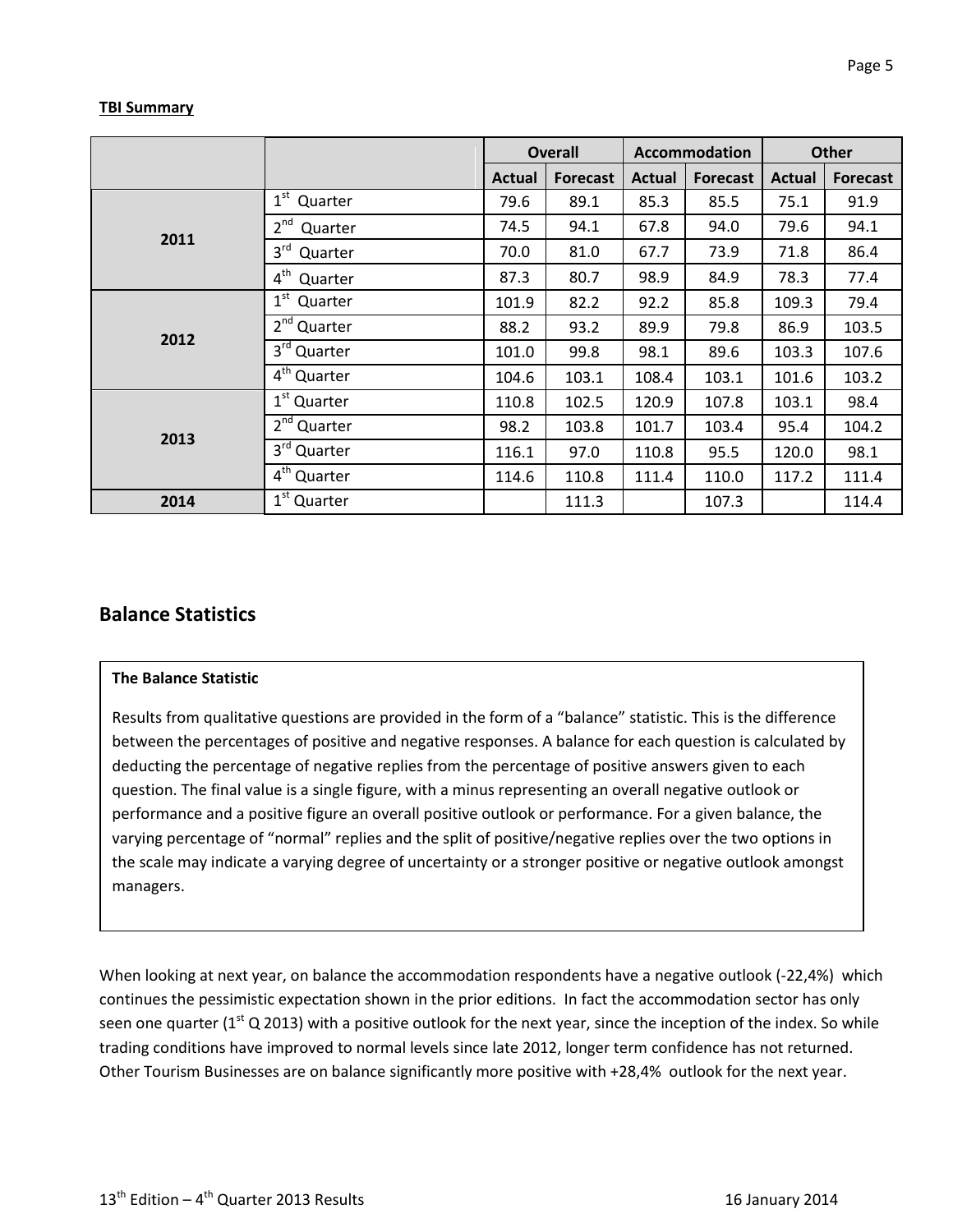#### **Next Year**



#### **Summary of the Next Year Balance Statistic Historical Results**

|      |                                    | <b>Accommodation Sector</b> | <b>Other Sector</b> |  |
|------|------------------------------------|-----------------------------|---------------------|--|
|      | $1^{\rm st}$<br>Quarter            | $-27.7%$                    | $+13%$              |  |
|      | $2^{nd}$<br>Quarter                | $-40.2%$                    | $-5.4%$             |  |
| 2011 | 3 <sup>rd</sup><br>Quarter         | $-70.3%$                    | $-3.2%$             |  |
|      | 4 <sup>th</sup><br>Quarter         | $-53.0%$                    | $-16.9%$            |  |
|      | $1^{\rm st}$<br>Quarter            | $-24.5%$                    | $+17.2%$            |  |
|      | 2 <sup>nd</sup> Quarter            | $-11.7%$                    | $+15.3%$            |  |
| 2012 | 3rd Quarter                        | $-3.8%$                     | $+10.5%$            |  |
|      | $\overline{4}^{\text{th}}$ Quarter | $-0.6%$                     | +37.6%              |  |
|      | $1st$ Quarter                      | $+13.1%$                    | $+29.7%$            |  |
| 2013 | $2nd$ Quarter                      | $-12.7%$                    | $+15.2%$            |  |
|      | 3rd Quarter                        | $-13.6%$                    | +34.5%              |  |
|      | 4 <sup>th</sup><br>Quarter         | $-22.4%$                    | $+28.4%$            |  |

With regard to employment, the Accommodation Sectors' outlook drops to a negative –19,4% compared to the positive +8,7% recorded in the previous edition and the negative/neutral balance of -0,2% recorded in the edition prior to that. Conversely, Other Tourism Businesses' outlook for employment continues on a positive note with +8,8% for the next quarter. Notably, the majority of the respondents in both the Accommodation Sector and the Other Tourism Businesses indicate that their employment levels will remain unchanged /stay the same. This indicates that overall employment growth in the sector remains muted into the future.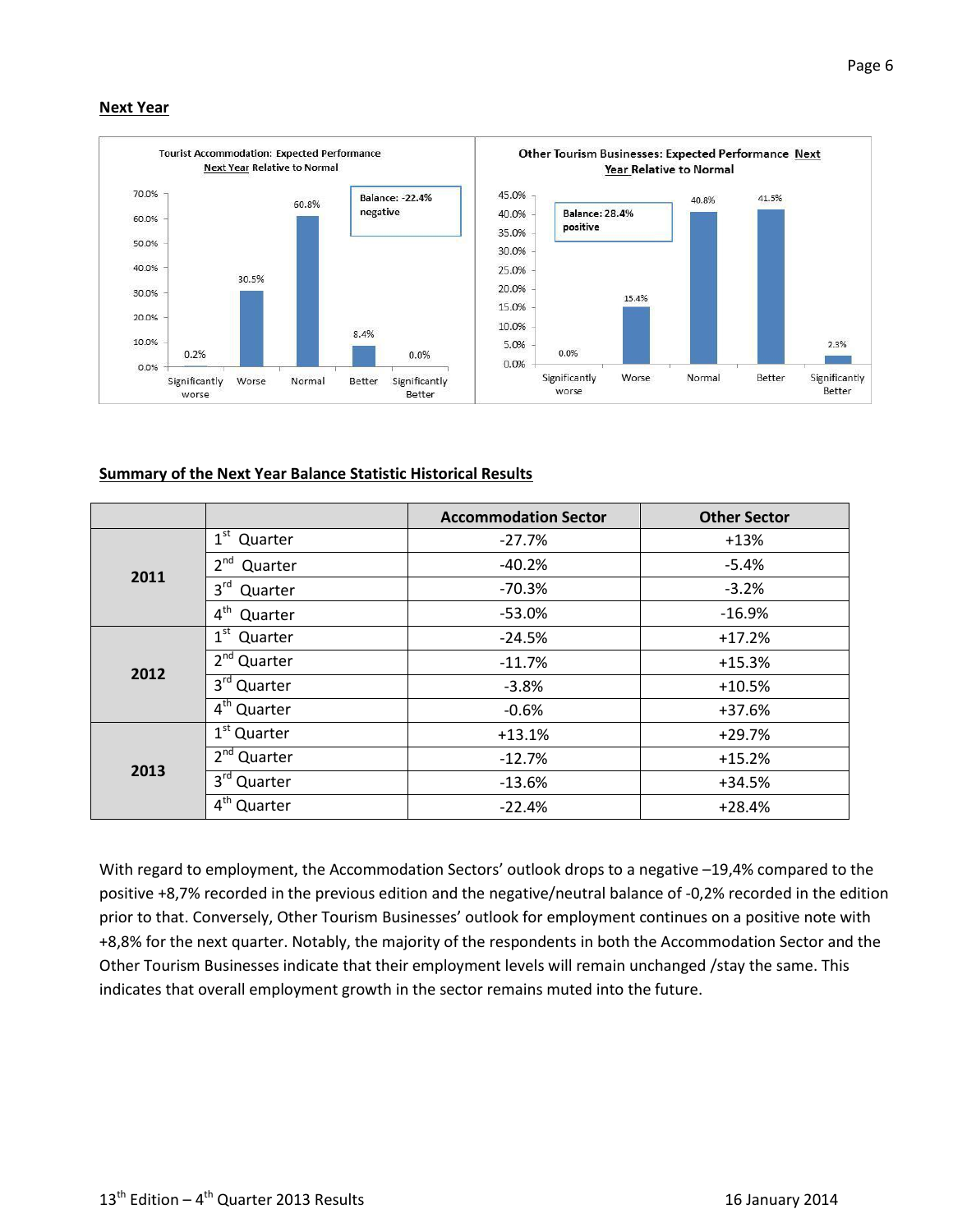#### **Employment Levels**



#### **Summary of the Employment Balance Statistic Historical Results**

|      |                                       | <b>Accommodation Sector</b> | <b>Other Sector</b> |
|------|---------------------------------------|-----------------------------|---------------------|
|      | $1st$ Quarter                         | $-23.7%$                    | $-28.9%$            |
|      | 2 <sup>nd</sup><br>Quarter            | $-25.3%$                    | $-12.3%$            |
| 2011 | $3^{\text{rd}}$<br>Quarter            | $-17.4%$                    | $+1.8%$             |
|      | 4 <sup>th</sup><br>Quarter            | $-15.4%$                    | $+1.6%$             |
|      | $1st$ Quarter                         | $-17.3%$                    | $-3.0%$             |
| 2012 | 2 <sup>nd</sup> Quarter               | $-3.9%$                     | $+7.4%$             |
|      | 3rd Quarter                           | $+6.4%$                     | $-0.6%$             |
|      | $\overline{4}^{\text{th}}$ Quarter    | $+5.3%$                     | $-8.3%$             |
|      | 1 <sup>st</sup> Quarter               | $+0.9%$                     | $+12.5%$            |
|      | $2nd$ Quarter                         | $-0.2%$                     | 0.0%                |
| 2013 | 3rd Quarter                           | $+8.7%$                     | $+10.9%$            |
|      | $4^{\overline{\text{th}}}$<br>Quarter | $-19.4%$                    | $+8.8%$             |

Capacity expansion remains positive in terms of the Accommodation Sector and Other Tourism Businesses with both expecting a positive balance for the next quarter (Q1 2014). The Accommodation Sector anticipates a weak positive balance (+5,4%) where the majority of respondents (94,6%) expect their capacity to stay the same. An exceptionally strong positive balance features for Other Tourism Businesses anticipating a positive +40,7% which as no one reports a negative change in capacity is 40,7% of respondents indicating an increase in capacity for the next quarter.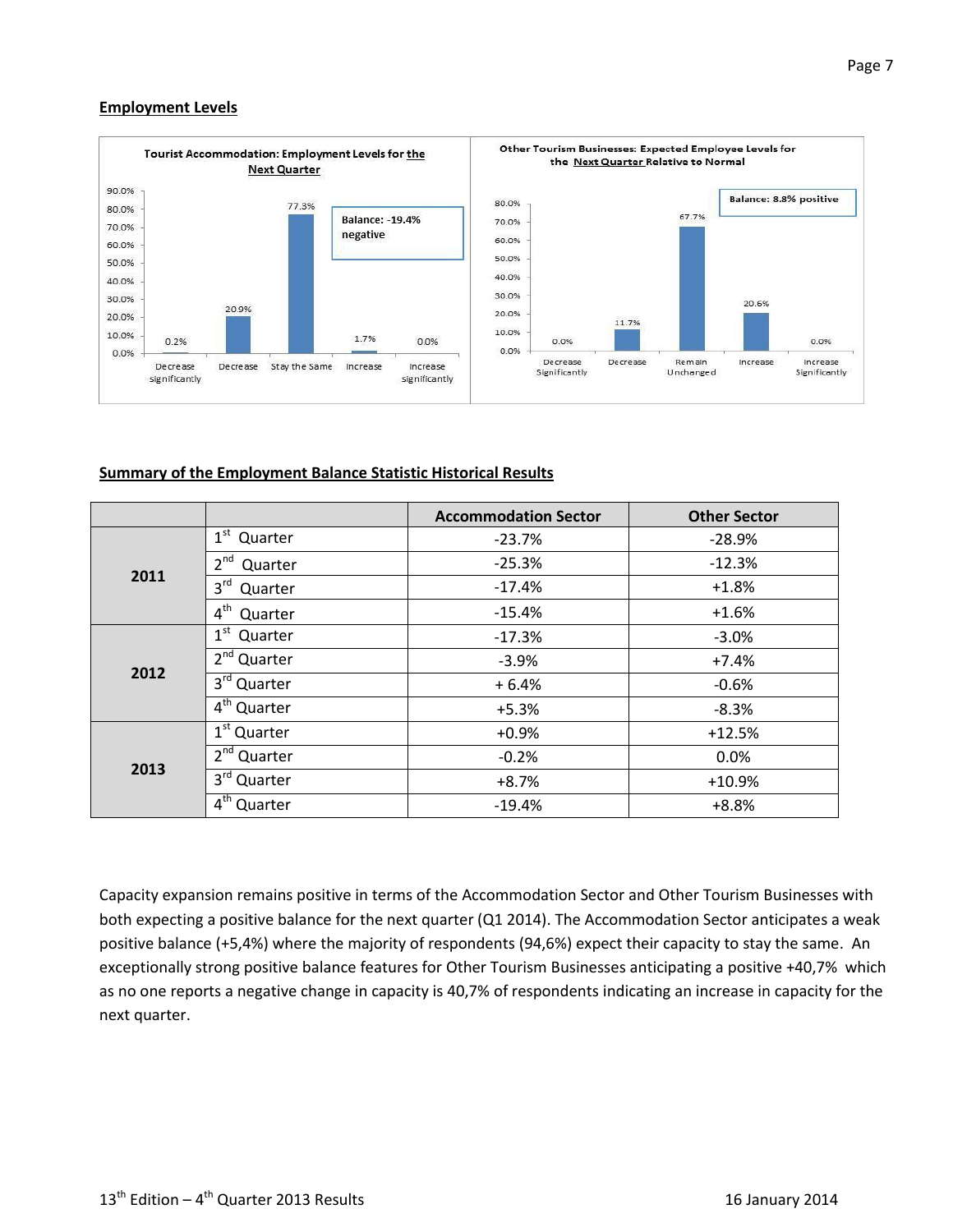#### **Capacity Growth Expectations**



#### **Summary of the Capacity Growth Balance Statistic Historical Results**

|      |                                       | <b>Accommodation Sector</b> | <b>Other Sector</b> |
|------|---------------------------------------|-----------------------------|---------------------|
|      | $1st$ Quarter                         | $+14.3%$                    | $-11.1%$            |
|      | 2 <sup>nd</sup><br>Quarter            | $+12.6%$                    | $+9.3%$             |
| 2011 | 3 <sup>rd</sup><br>Quarter            | $+9.6%$                     | $+24.8%$            |
|      | 4 <sup>th</sup><br>Quarter            | $-3.3%$                     | $+21.0%$            |
|      | $1st$ Quarter                         | $+7.4%$                     | $+20.7%$            |
| 2012 | 2 <sup>nd</sup> Quarter               | $+25.6%$                    | $+7.2%$             |
|      | 3rd Quarter                           | $+22.5%$                    | $+30.3%$            |
|      | 4 <sup>th</sup> Quarter               | $+11.1%$                    | $+26.1%$            |
|      | 1 <sup>st</sup> Quarter               | $+2.0%$                     | $+15.5%$            |
| 2013 | 2 <sup>nd</sup> Quarter               | $-15.6%$                    | $+22.4%$            |
|      | $3rd$ Quarter                         | $+14.1%$                    | $+27.4%$            |
|      | $4^{\overline{\text{th}}}$<br>Quarter | $+5.4%$                     | $+40.7%$            |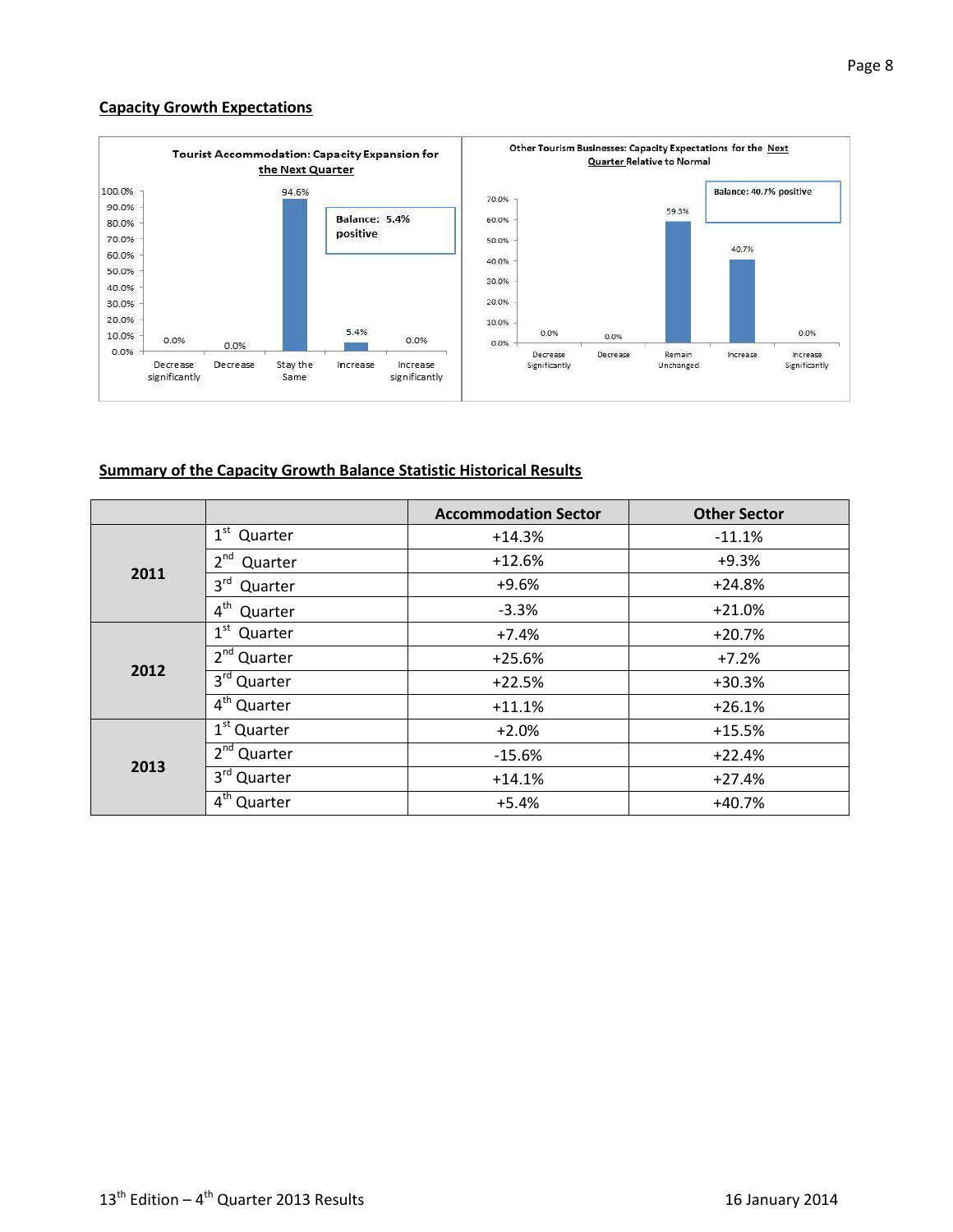## **Factors Affecting Business Conditions**

With regard to the performance of the Tourism Industry, this report considers both positive and negative factors which possibly have an impact on the performance of the industry.

#### **Negative Factors - Last Quarter**

- For the  $6<sup>th</sup>$  consecutive quarter, cost of inputs remains the most cited negative contributing factor for business performance for Accommodation Businesses (56%).
- The cost of labour continues to feature as a growing concern with an average of 24% of all Accommodation Business respondents (from inception of the index to date) indicating it as an impediment to business performance. In addition to this, a fair amount of respondents cite insufficient overseas leisure demand (30%) as negatively impacting business performance.
- Once again, competitor market behaviour continues to be cited quite frequently as one of the major negative factors affecting business performance for the Other Tourism Businesses (31%).
- Noted contributing influences mentioned in relation to Other Tourism Businesses (40%) include the impact of the increase in the price of fuel, motor industry strikes affecting delivery time, supplier incompetence, lack of marketing, poor road infrastructure, political influences as well as the impact of Nelson Mandela's death.



 Overall, both Accommodation Businesses (20%) and Other Tourism Businesses (26%) experienced insufficient domestic business demand during the last quarter (Q4 of 2013).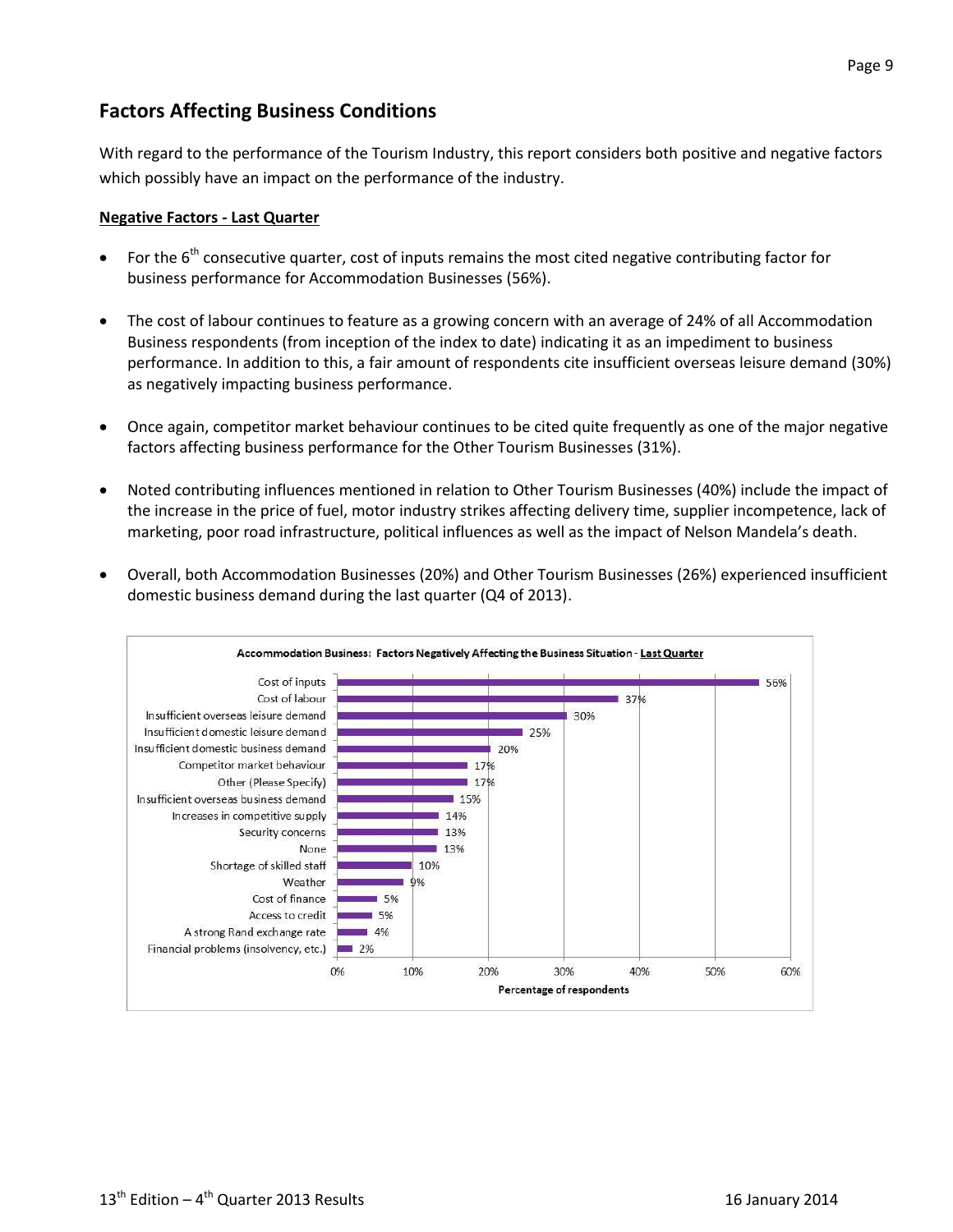

#### **Negative Factors - Next Quarter**

 In line with last quarter, cost of inputs (56%), cost of labour (45%) and insufficient overseas leisure demand (34%) are once again cited by the Accommodation Sector as the expected negative impacting factors for the next quarter (Q1 of 2014).



 Other Tourism Businesses expect cost of inputs (37%) to be one of the negative contributing factors for the next quarter. Followed by, a strong rand exchange rate (31%), competitor market behaviour (29%) as well as insufficient overseas business demand (28%). Other negative factors highlighted relate directly to experience of the last quarter.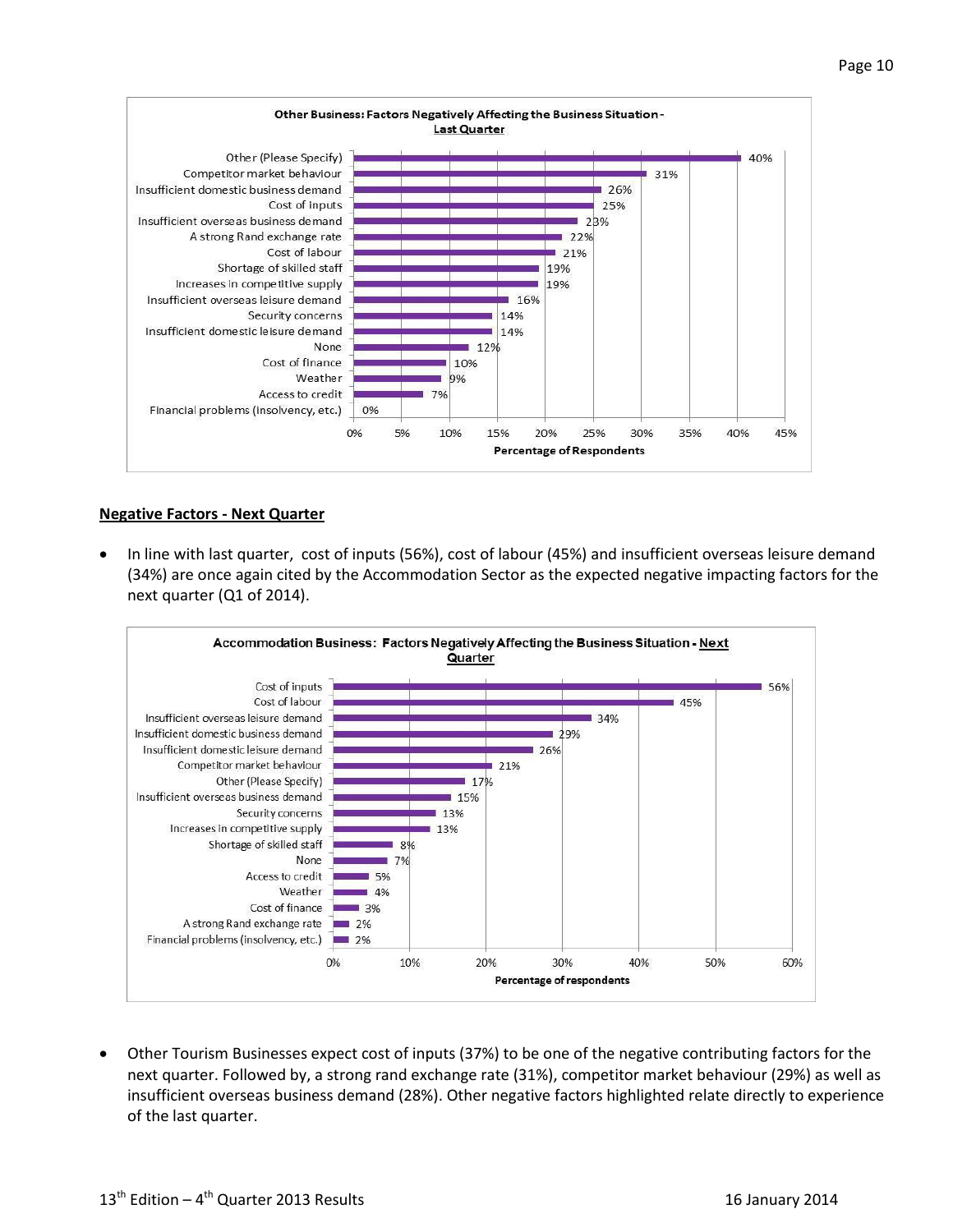



#### **Positive Factors - Last Quarter**

- A weak exchange rate was cited as a significant positive contributing factor for both the Accommodation Sector and Other Tourism Businesses.
- Positive influences during Q4 include business development/improvement, increased marketing efforts and December holidays.

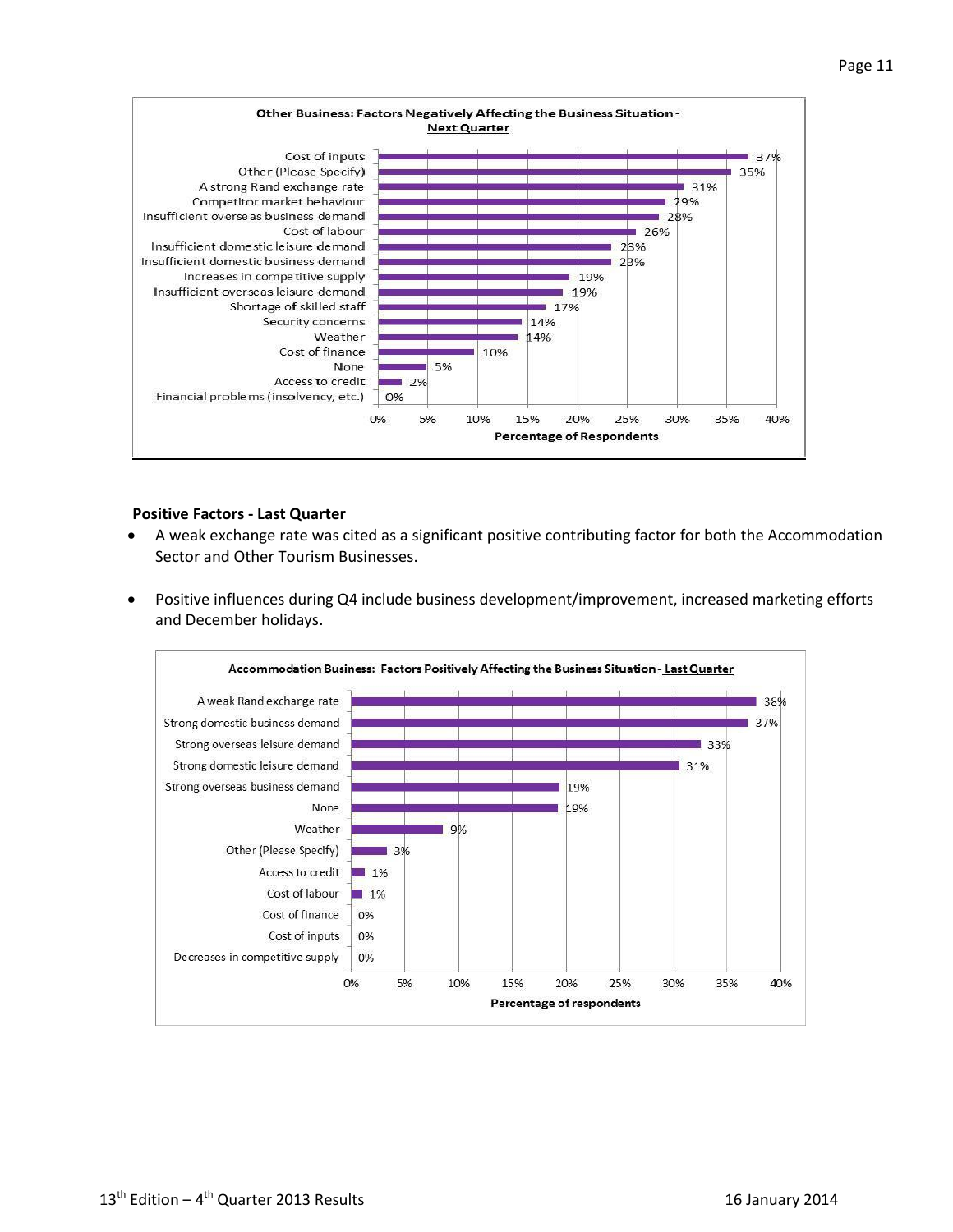

#### **Positive Factors – Next Quarter**

- A weak rand exchange rate is forecasted by the majority of businesses in the Accommodation Sector with 42% expecting this to have a positive impact on business performance in the next quarter (Q1 2014). Similarly, 49% of the businesses in the Other Tourism Sector cited this as a positive factor for the upcoming quarter.
- Accommodation Businesses and Other Tourism Businesses reiterate their optimism towards the Tourism Industry in the expected strength in domestic/overseas business/leisure demand for the subsequent quarter.

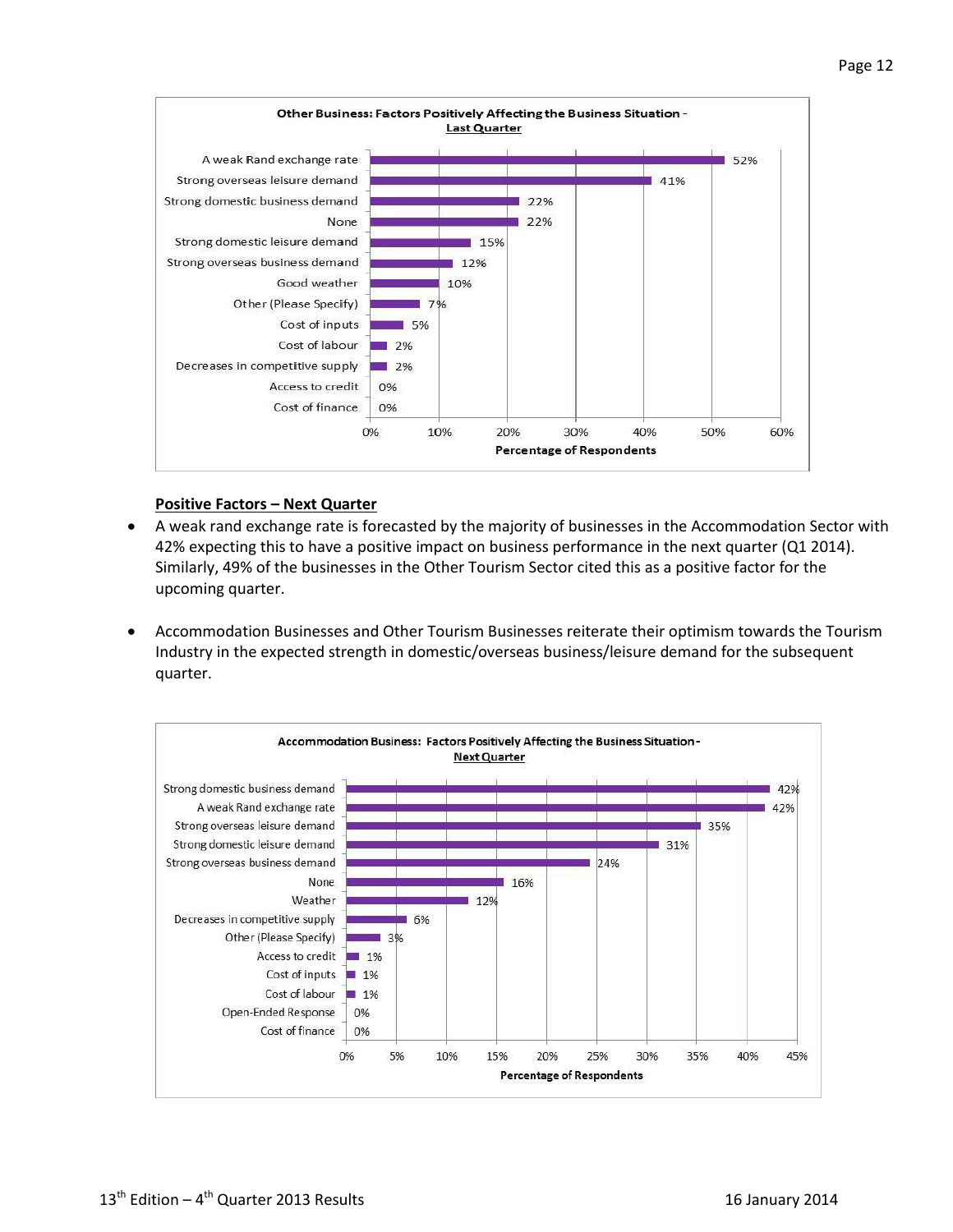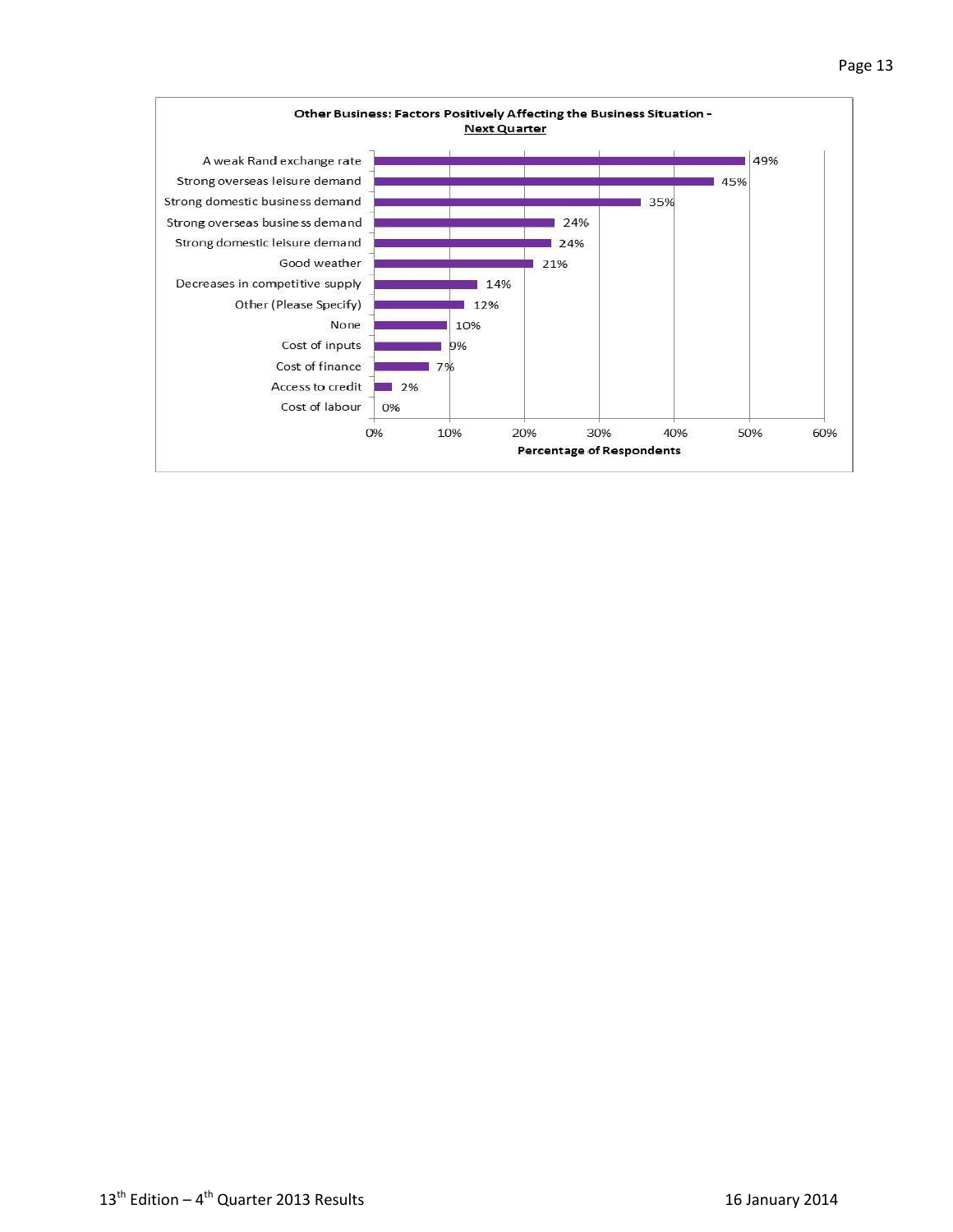## **General Business Indicators**

|      | <b>Quarter 1</b> | <b>Quarter 2</b> | <b>Quarter 3</b> | <b>Quarter 4</b> |
|------|------------------|------------------|------------------|------------------|
| 2010 |                  | 36               | 47               | 44               |
| 2011 |                  | 48               | 39               | 38               |
| 2012 |                  | 4⊾               | 47               | 46               |
| 2013 |                  | 48               | ے 4              | 43               |

The Quarterly RMB/BER Business Confidence Index ("**RMB**/**BER**") is shown in the table below.

*Source: BER*

As 50 indicates neutral levels of confidence, the index has largely been in negative territory since 2010 with exceptions in the first quarters of 2011, 2012 and 2013.

According to the RMB/BER Index, business confidence continues to remain low recording 43 index points for Q4 2013(only one index point above the previous quarter).

The tourism business index and the RMB/ BER index somewhat tracked each other in 2011 and 2012, although tourism reached better than normal levels in late 2012 when the BER which only attained this in early 2013. Both indices slipped into negative territory in the second quarter of 2013. However since then, the TBI has recorded a performance index of better than normal for 2 quarters while the BER has remained below normal. This indicates that for the past 2 consecutive quarters, the Tourism Industry has experienced better business conditions than generally in the market place at the moment.

The RMB/BER is a business tendency survey based on OECD methodology as is the TBCSA TBI.